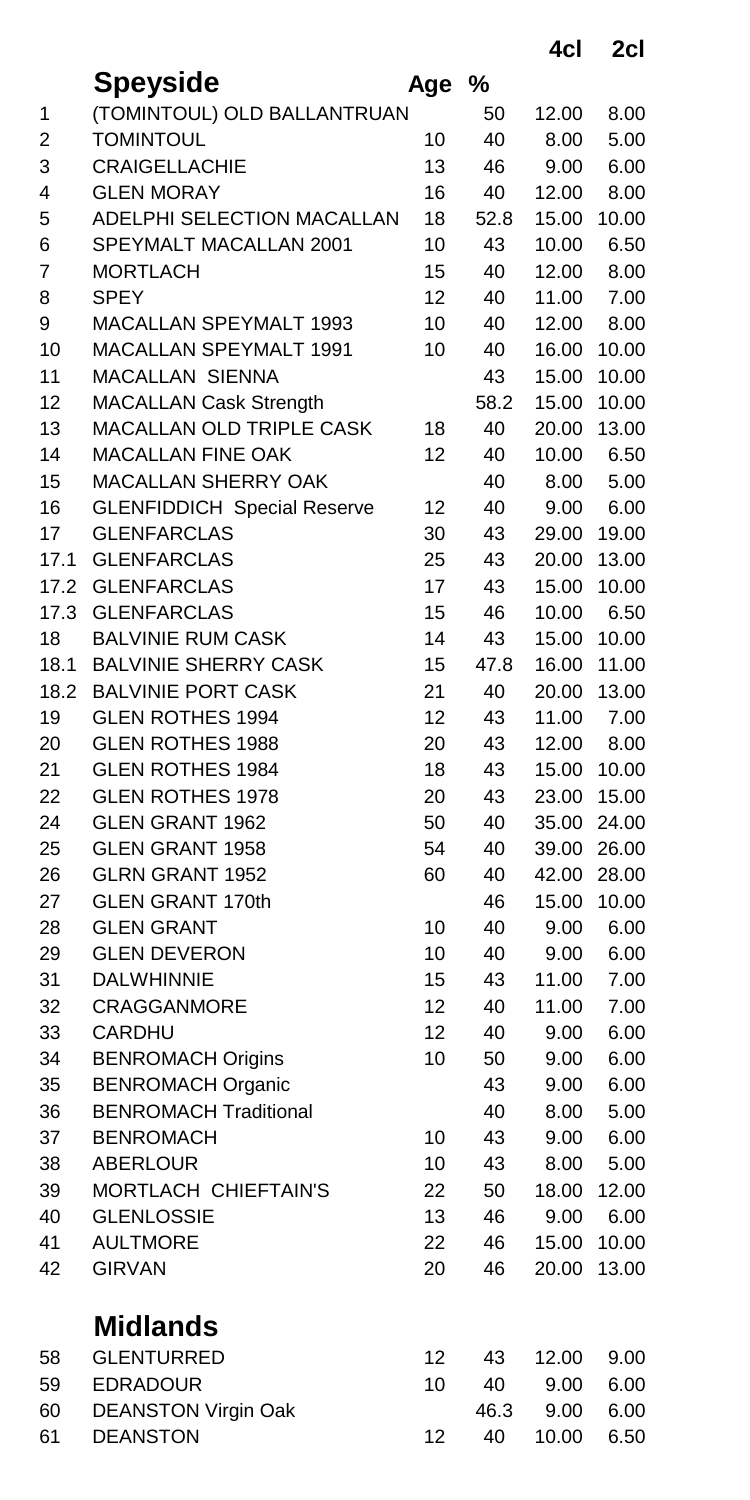| 71  | <b>INVERLEVEN</b>                      |                   | 40   | 12.00 | 9.00  |
|-----|----------------------------------------|-------------------|------|-------|-------|
| 72  | <b>GLENKINCHIE</b>                     | 12                | 43   | 10.00 | 6.50  |
| 73  | <b>GLENKINCHIE</b>                     | 10                | 43   | 9.00  | 6.00  |
| 76  | AUCHENTOSHAN BOURBON MAT               | 16                | 53.7 | 18.00 | 12.00 |
| 77  | AUCHENTOSHAN THREE WOOD                |                   | 43   | 12.00 | 8.00  |
| 78  | <b>AUCHENTOSHAN</b>                    | 10                | 40   | 9.00  | 6.00  |
|     |                                        |                   |      |       |       |
| 88  | <b>Isle of Skye</b><br><b>TALISKER</b> | 10                | 45.8 | 10.00 | 6.50  |
| 89  | <b>DUN BHEAGAN</b>                     | 8                 | 43   | 9.00  | 6.00  |
|     |                                        |                   |      |       |       |
|     | <b>Isle of Orkney</b>                  |                   |      |       |       |
| 95  | <b>SCAPA</b>                           | 22                | 46   | 18.00 | 12.00 |
| 96  | <b>SCAPA 1989</b>                      | 10                | 40   | 11.00 | 7.00  |
| 97  | <b>HIGHLAND PARK</b>                   | 12                | 40   | 10.00 | 6.50  |
| 98  | <b>HIGHLAND PARK</b>                   | 18                | 43   | 20.00 | 15.00 |
| 99  | <b>HIGHLAND PARK</b>                   | 22                | 50.5 | 22.00 | 15.00 |
|     | <b>Isle of Mull</b>                    |                   |      |       |       |
| 104 | <b>TOBERMORY</b>                       | 19                | 53.8 | 18.00 | 12.00 |
| 105 | <b>TOBERMORY</b>                       | 15                | 46.3 | 16.00 | 10.00 |
| 106 | <b>TOBERMORY</b>                       | 10                | 40   | 9.00  | 6.00  |
| 107 | <b>LEDAIG</b>                          | 18                | 43   | 15.00 | 10.00 |
| 108 | <b>LEDAIG</b>                          | $\overline{7}$    | 43   | 8.00  | 5.00  |
| 109 | MULL-A-MHOINE                          |                   | 46   | 8.00  | 5.00  |
|     | <b>Isle of Jura</b>                    |                   |      |       |       |
| 111 | <b>JURA 1995</b>                       | 14                | 43   | 9.00  | 6.00  |
| 112 | <b>JURA 1991</b>                       | 18                | 43   | 11.00 | 7.00  |
|     |                                        |                   |      |       |       |
|     | <b>Isle of Arran</b>                   |                   |      |       |       |
| 113 | <b>ARRAN</b>                           | 18                | 46   | 15.00 | 10.00 |
|     | <b>Islay</b>                           |                   |      |       |       |
| 115 | PORT ELLEN 1982                        | 20                | 40   | 18.00 | 12.00 |
| 116 | PORT CHAROLOTTE Peat Project           |                   | 46   | 9.00  | 6.00  |
| 117 | LAGAVULIN                              | 16                | 43   | 12.00 | 8.00  |
| 118 | <b>FINLAGGAN</b>                       | 12                | 43   | 9.00  | 6.00  |
| 120 | CAOL ILA CASK 1993                     | $12 \overline{ }$ | 57.8 | 13.00 | 8.50  |
| 121 | <b>BUNNAHABHAIN</b>                    | 12                | 40   | 9.00  | 6.00  |
| 122 | <b>BUNNAHABHAIN</b>                    | 18                | 43   | 15.00 | 10.00 |
| 123 | <b>BUNNAHABHAIN</b>                    | 38                | 40.5 | 30.00 | 20.00 |
| 127 | <b>BRUICHLADDICH 2007</b>              |                   | 50   | 8.00  | 5.00  |
| 128 | <b>BRUICHLADDICH 1970</b>              |                   | 44.2 | 29.00 | 19.00 |
| 129 | <b>BRUICHLADDICH CLASIC LADDY</b>      |                   | 50   | 14.00 | 9.00  |
| 130 | <b>BOWMORE LAIMRIG</b>                 | 15                | 54.4 | 13.00 | 8.50  |
| 131 | <b>BOWMORE DARKEST</b>                 |                   | 43   | 12.00 | 8.00  |
| 132 | <b>BOWMORE</b>                         | 12                | 40   | 10.00 | 6.50  |
| 133 | <b>BOWMORE</b>                         | 25                | 43   | 16.00 | 10.00 |
|     |                                        |                   |      |       |       |

**Lowland**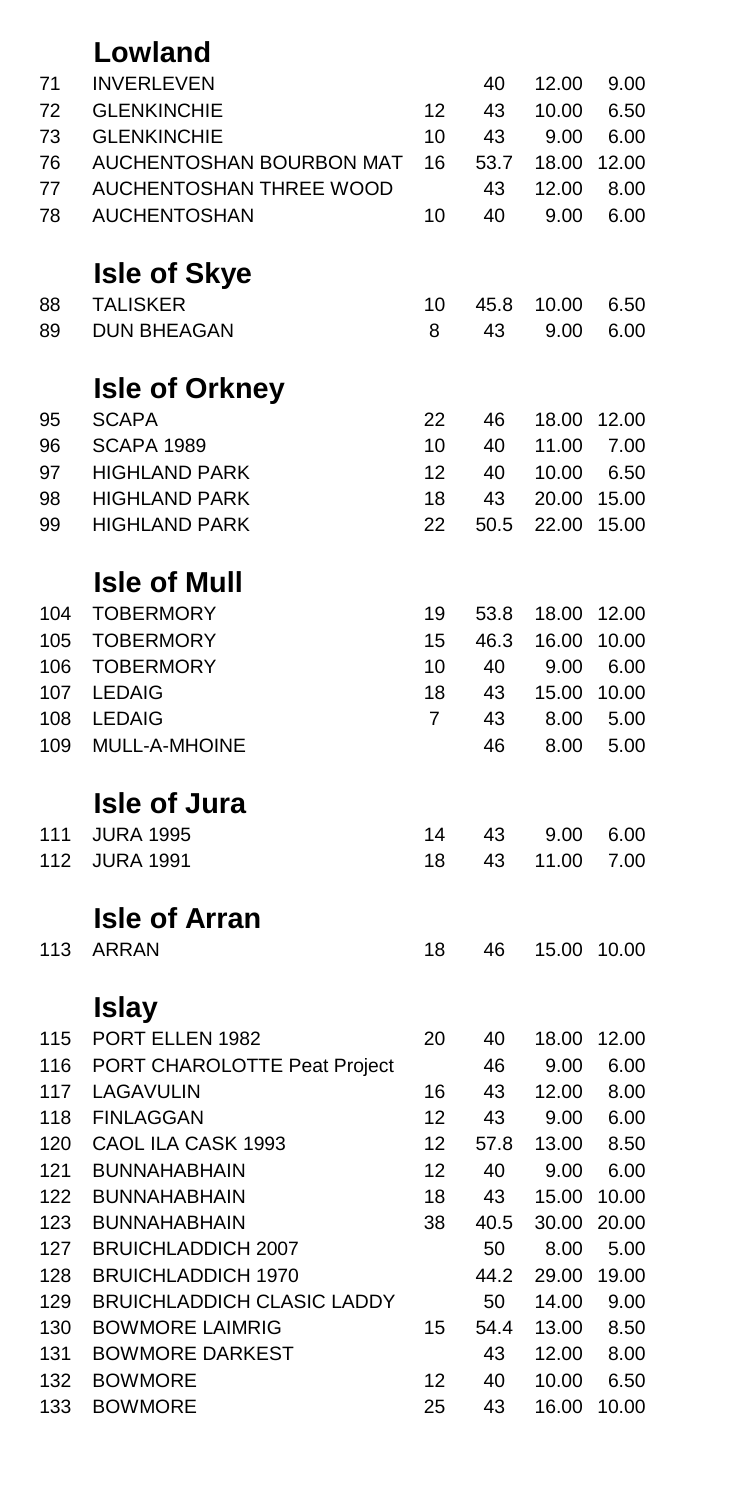| 135 | <b>ARDBEG UIGEADAIL</b>                 |    | 54.2 | 12.00 | 8.00  |
|-----|-----------------------------------------|----|------|-------|-------|
| 136 | ARDBEG 1991                             | 10 | 40   | 11.00 | 7.00  |
| 137 | <b>OKTOMORE</b>                         |    | 57   | 13.00 | 8.50  |
| 138 | <b>HOUSE MALT W&amp;M</b>               | 21 | 46   | 18.00 | 12.00 |
| 139 | <b>LAPHROAIG QUARTER CASK</b>           |    | 48   | 8.00  | 5.00  |
| 140 | <b>LAPHROAIG</b>                        | 18 | 48   | 11.00 | 7.00  |
|     | <b>HIGHLANDS WESTEN</b>                 |    |      |       |       |
| 145 | <b>OBAN</b>                             | 14 | 43   | 12.00 | 8.00  |
| 146 | <b>BEN NEVIS</b>                        | 10 | 46   | 8.00  | 5.00  |
|     | <b>HIGHLANDS Northern</b>               |    |      |       |       |
| 147 | OLD PULTENEY RESERVE                    |    | 46   | 16.00 | 10.00 |
| 148 | <b>OLD PULTENEY</b>                     | 21 | 46   | 14.00 | 9.00  |
| 149 | <b>GLENMORANGIE</b>                     | 10 | 40   | 11.00 | 7.00  |
| 150 | <b>DALMORE</b>                          | 12 | 40   | 10.00 | 6.50  |
| 151 | <b>BRORA</b>                            | 20 | 58.1 | 18.00 | 12.00 |
|     | <b>HIGHLANDS EASTERN</b>                |    |      |       |       |
| 152 | <b>GLENCADAM</b>                        | 10 | 46   | 10.00 | 6.50  |
| 153 | <b>GLEN GARIOCH</b>                     | 15 | 43   | 11.00 | 7.00  |
|     | <b>HIGHLANDS CENTRAL</b>                |    |      |       |       |
| 154 | <b>TOMATIN</b>                          | 12 | 40   | 9.00  | 6.00  |
| 155 | GLEN MHOR 1965                          |    | 43   | 29.00 | 18.00 |
| 156 | <b>INCHMURRIN</b>                       | 12 | 46   | 8.00  | 5.00  |
| 157 | EL MAXIMO SHERRY                        |    | 59.9 | 12.00 | 8.00  |
| 158 | TULLIBARDINE BURGUNDY FINISH            |    | 43   | 10.00 | 6.50  |
|     | <b>CAMPBELTOWN</b>                      |    |      |       |       |
| 160 | <b>GLEN SCOTIA 1990</b>                 | 12 | 40   | 9.00  | 6.00  |
|     | <b>Swiss Premium Single Malt Whisky</b> |    |      |       |       |
| 170 | SAENTIS MALT BEER CASK                  |    | 40   | 9.00  | 6.00  |
| 171 | <b>ASCONA</b>                           |    | 40   | 9.00  | 6.00  |
| 172 | <b>LANGATUN OLD BEAR</b>                |    | 40   | 8.00  | 5.00  |
| 173 | <b>LANGATUN OLD DEER</b>                |    | 40   | 8.00  | 5.00  |
| 174 | <b>LANGATUN WINTER WEDDING</b>          |    | 46   | 12.00 | 8.00  |
| 175 | LANGATUN OLD EGLE REY W.                |    | 44   | 8.00  | 5.00  |
| 176 | <b>GOLD BEE WHISKY LIQUEUR</b>          |    | 28   | 6.50  |       |
| 180 | Luzerner Hinterländer Nr.3              |    | 40   | 10.00 | 6.50  |
| 181 | Luzerner Hinterländer                   |    | 40   | 9.00  | 6.00  |